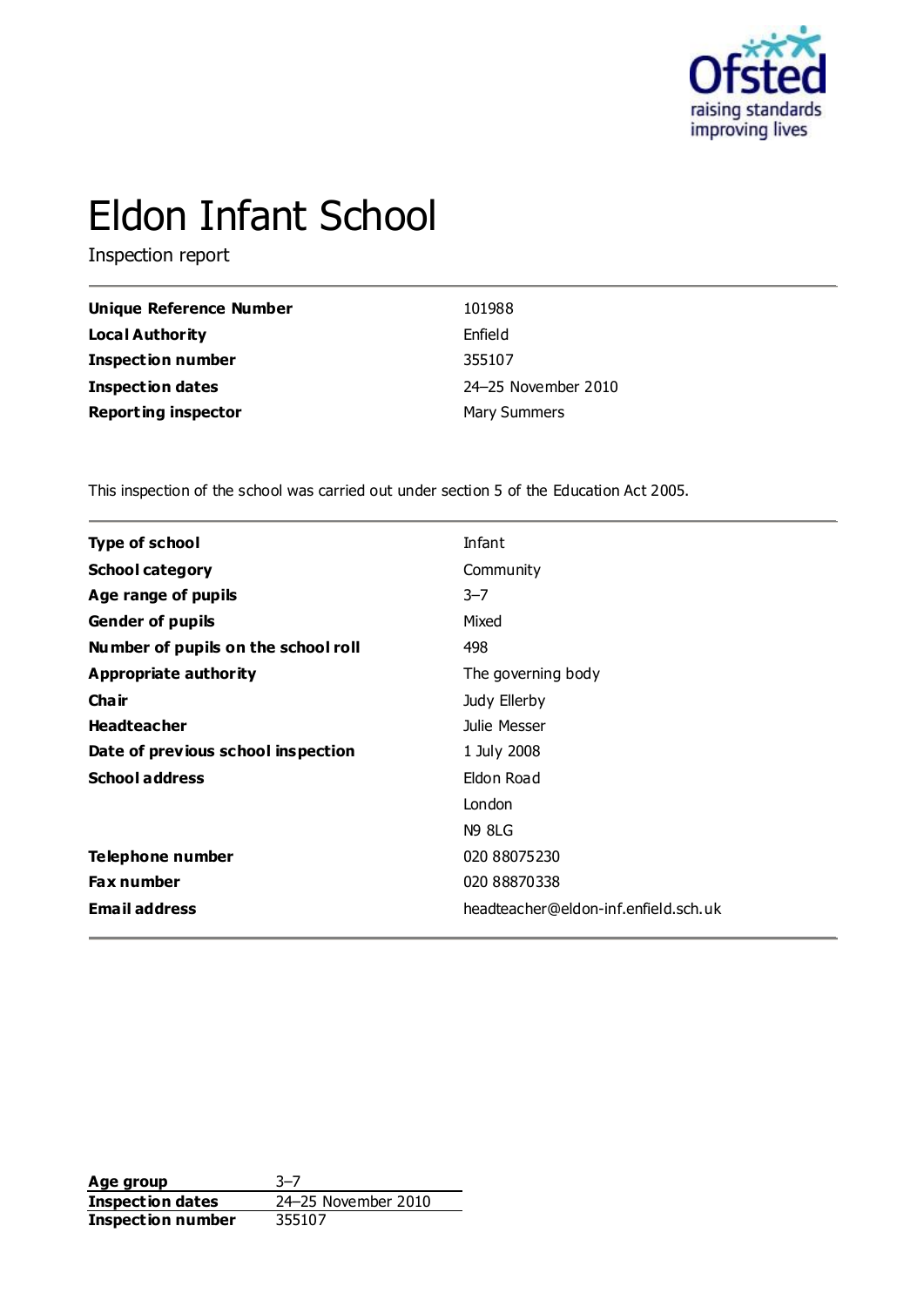The Office for Standards in Education, Children's Services and Skills (Ofsted) regulates and inspects to achieve excellence in the care of children and young people, and in education and skills for learners of all ages. It regulates and inspects childcare and children's social care, and inspects the Children and Family Court Advisory Support Service (Cafcass), schools, colleges, initial teacher training, work-based learning and skills training, adult and community learning, and education and training in prisons and other secure establishments. It assesses council children's services, and inspects services for looked after children, safeguarding and child protection.

Further copies of this report are obtainable from the school. Under the Education Act 2005, the school must provide a copy of this report free of charge to certain categories of people. A charge not exceeding the full cost of reproduction may be made for any other copies supplied.

If you would like a copy of this document in a different format, such as large print or Braille, please telephone 0300 1234 234, or email **[enquiries@ofsted.gov.uk](mailto:enquiries@ofsted.gov.uk)**.

You may copy all or parts of this document for non-commercial educational purposes, as long as you give details of the source and date of publication and do not alter the documentation in any way.

To receive regular email alerts about new publications, including survey reports and school inspection reports, please visit our website and go to 'Subscribe'.

Royal Exchange Buildings St Ann's Square Manchester M2 7LA T: 0300 1234 234 Textphone: 0161 618 8524 E: **[enquiries@ofsted.gov.uk](mailto:enquiries@ofsted.gov.uk)**

W: **[www.ofsted.gov.uk](http://www.ofsted.gov.uk/)**

© Crown copyright 2010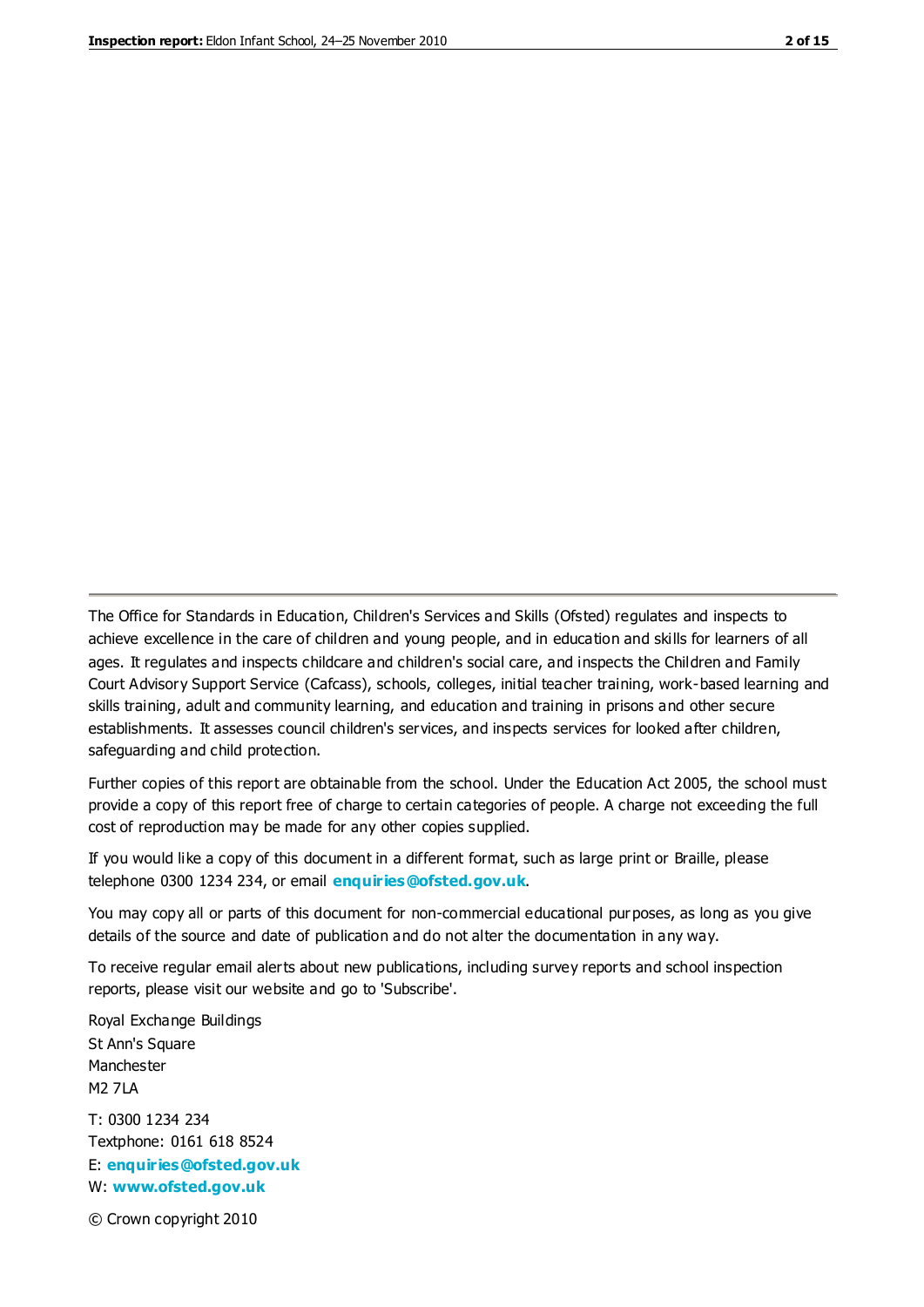## **Introduction**

This inspection was carried out by three additional inspectors. Inspectors observed 26 lessons and 17 teachers. They met with a governor, members of staff and pupils. They observed the school's work, and looked at a range of school policies and plans, records of pupils' progress, and analysed questionnaires returned by staff and pupils and the 66 questionnaires submitted by parents and carers.

The inspection team reviewed many aspects of the school's work. It looked in detail at a number of key areas.

- $\blacksquare$  The achievement of Turkish pupils in reading, writing and mathematics.
- How successfully reading is being promoted and taught throughout the school.
- The impact of the new senior leadership team upon the school's effectiveness.
- The effectiveness of the school's work with parents and pupils to raise attendance levels.

## **Information about the school**

Eldon Infant School is larger than most similar schools. Most of the pupils who attend come from the immediate locality. The large majority are from minority ethnic groups, the largest proportions coming from Turkish and Somali backgrounds. The large majority of pupils come from homes where English is not the first language and over half of these pupils are at the early stages of learning to speak English as an additional language. The proportion of pupils known to be eligible for free school meals is well above average. The proportion identified as having special educational needs and/or disabilities is very high. A higher than average proportion of pupils start or leave the school during the year, as their families move in or out of the area. The Nursery caters for 60 children and most of them transfer to the school's Reception classes. In addition, approximately 90 children start in the school's Reception.

The school shares its site with a children's centre, which is not run by the school's governing body. The neighbouring junior school is also on the same site and has very recently formed a collaboration with Eldon Infant School. An executive headteacher leads both the infant and junior schools. There have been other significant changes in staff since the last inspection, including members of the senior leadership team. The school has gained a number of awards in recent years, including the Intermediate International Schools Award and Healthy Schools status.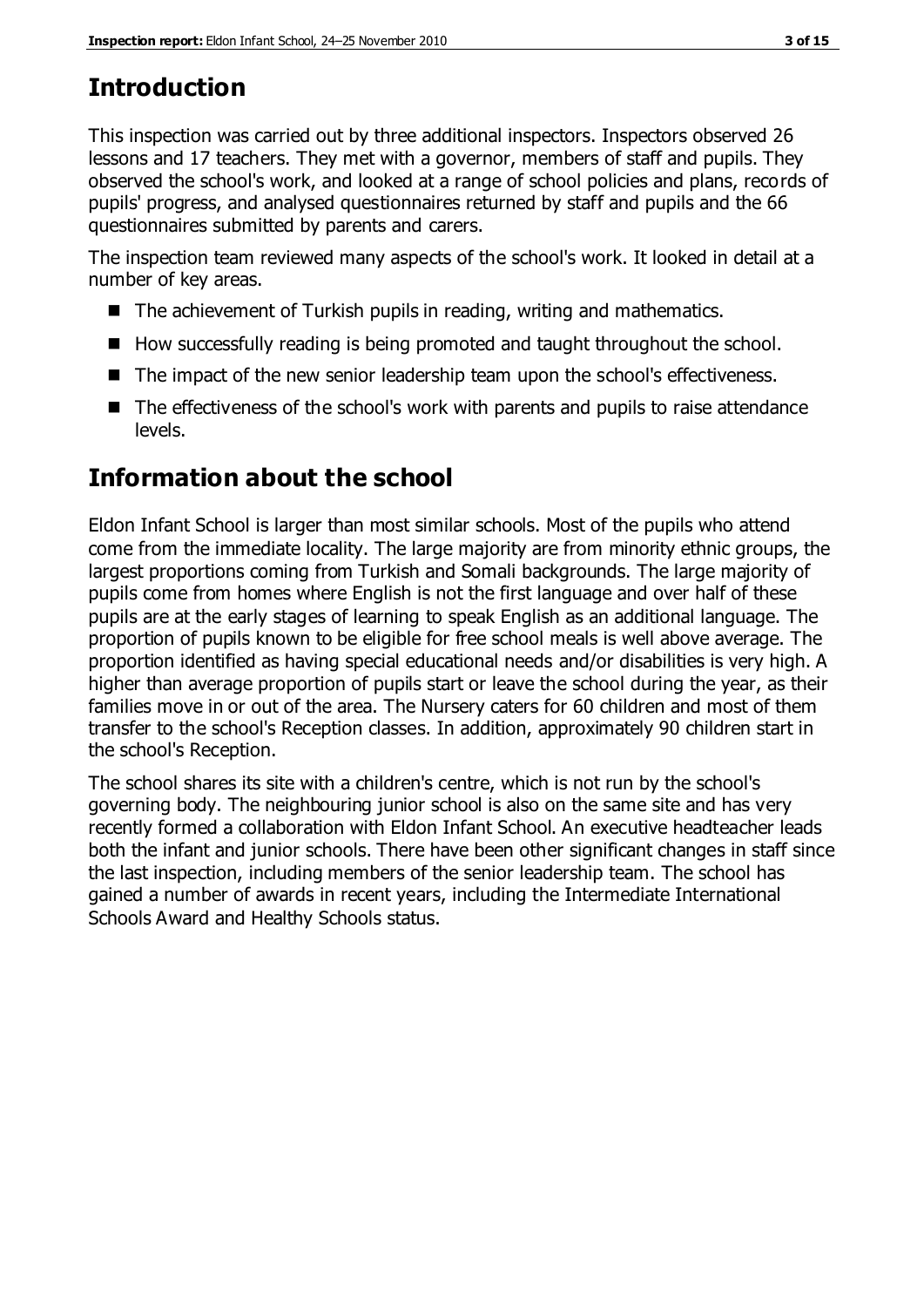## **Inspection judgements**

| Overall effectiveness: how good is the school?  |  |
|-------------------------------------------------|--|
| The school's capacity for sustained improvement |  |

## **Main findings**

This is a satisfactory school. It is improving rapidly from 2009, when pupils' attainment dipped, and at which time the school suffered from a period of disruption because of staffing difficulties. Since then, the effective leadership of every member of the new leadership team has secured pupils' good overall progress. Although attainment remains low at Year 2, the gap between the attainment of pupils at Eldon Infant School and schools nationally is decreasing strongly.

Rigorous monitoring procedures and strong teamwork are having a good impact on the school's work and ensure clear and accurate self-evaluation. Teaching and learning are good. Teachers have very positive relationships with pupils, resulting in a pleasant and productive atmosphere in classrooms. Pupils with special educational needs and/or disabilities are well supported in lessons through appropriately modified activities and through the very effective support provided by teaching assistants. This support enables them to make the same good levels of progress as others. However, more-able pupils are not always challenged enough by the activities and their progress is, therefore, sometimes relatively slower than others.

Pupils' behaviour is good and makes a positive contribution to their successful learning in lessons. They work and play well together, showing the successful impact of the school's work to recognise and value pupils' many different cultures, faiths and languages. Attendance has been low in recent years, but is now broadly average in response to the school's focused work with individual pupils and families. Nevertheless, the school realises that further work with parents in general is required to make them aware of the importance of children's regular attendance at school.

Pastoral support is strong and pupils feel safe and secure in school. Assessment systems have been strengthened to ensure that pupils who show signs of underachievement are identified quickly. Very effective additional support, particularly in literacy, ensures that these pupils make good progress in catching up. Senior staff have already identified that basic skills in literacy and numeracy need more focus in the Reception classes, especially during independent activities. Children in these classes make good progress in many areas of learning, although progress in reading, writing and mathematical development is not quite as rapid. Senior managers have also identified the need to adjust the Year 1 curriculum to provide more focused teaching of basic skills.

There has been strong improvement to the school's work and performance over the last year. Senior leaders have extremely high expectations of what can be achieved through the collaboration with the junior school and through further developments to the curriculum. This strong commitment, together with its success so far, the calm, effective leadership of the school's leaders and good support from the whole school community, shows the school to be well placed to continue to improve in the future.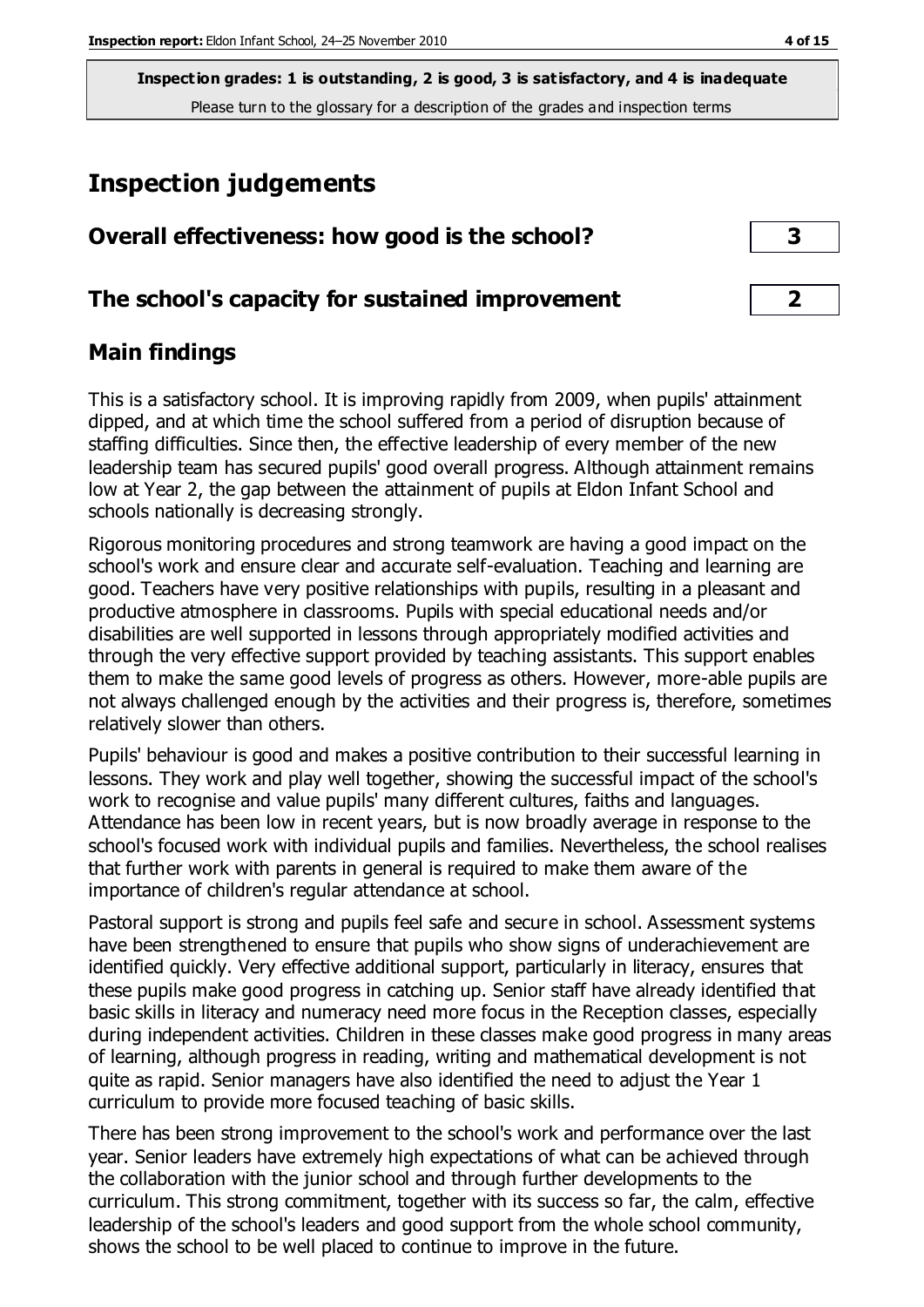## **What does the school need to do to improve further?**

- $\blacksquare$  Raise the proportion of pupils reaching the higher Level 3 by ensuring that activities in lessons provide enough challenge for more-able pupils (by end of summer term 2011).
- Improve pupils' attainment in reading, writing and mathematics by:
	- providing more focus to independent activities in literacy and numeracy in Reception classes
	- ensuring that adults in Reception classes encourage children to choose literacy and numeracy activities for themselves to practise and refine their skills
	- ensuring a more focused input into developing basic skills in Year 1 classes.
- Work closely with parents to strengthen attendance.

## **Outcomes for individuals and groups of pupils 3**

Children's skills vary considerably when they start in the Nursery and Reception classes. Overall, they are much lower than those typical for their age. Good levels of progress throughout the school are securely lifting attainment and ensuring satisfactory achievement. The school has been quick to identify underachieving groups and has implemented successful strategies to support them. As a result, Turkish pupils and those from Bangladeshi families are reaching higher levels of attainment than they did previously. Somali pupils are also making good progress, their attainment having varied considerably in the past.

Pupils apply themselves well in lessons. They work successfully as individuals, in pairs and in small groups. In a literacy lesson in Year 2, for example, pupils worked hard to write a recount of their investigations into the school grounds. With ongoing support and searching questioning by the teacher, the pupils completed the task successfully. In another successful group reading lesson, the teacher's effective questioning helped pupils to read more expressively and with good attention to punctuation. Pupils whose home language is not English, benefit from effective modelling of tasks and language by teachers and assistants and make good progress.

Through the work done to gain 'Healthy Schools' status, pupils learn about the importance of healthy lifestyles and most adopt them. They make a good contribution to the school community through their work as school councillors and monitors. Effective links with the junior school are helping them to become peer mediators to further support their contribution to school life. Pupils' good spiritual and cultural awareness was seen in their excellent participation and sensitive reflection during an assembly about Diwali. These positive qualities and their good awareness of the world around them, gained through a comprehensive programme of visits to places such as the Bank of England, contribute strongly to their overall satisfactory preparation for the future.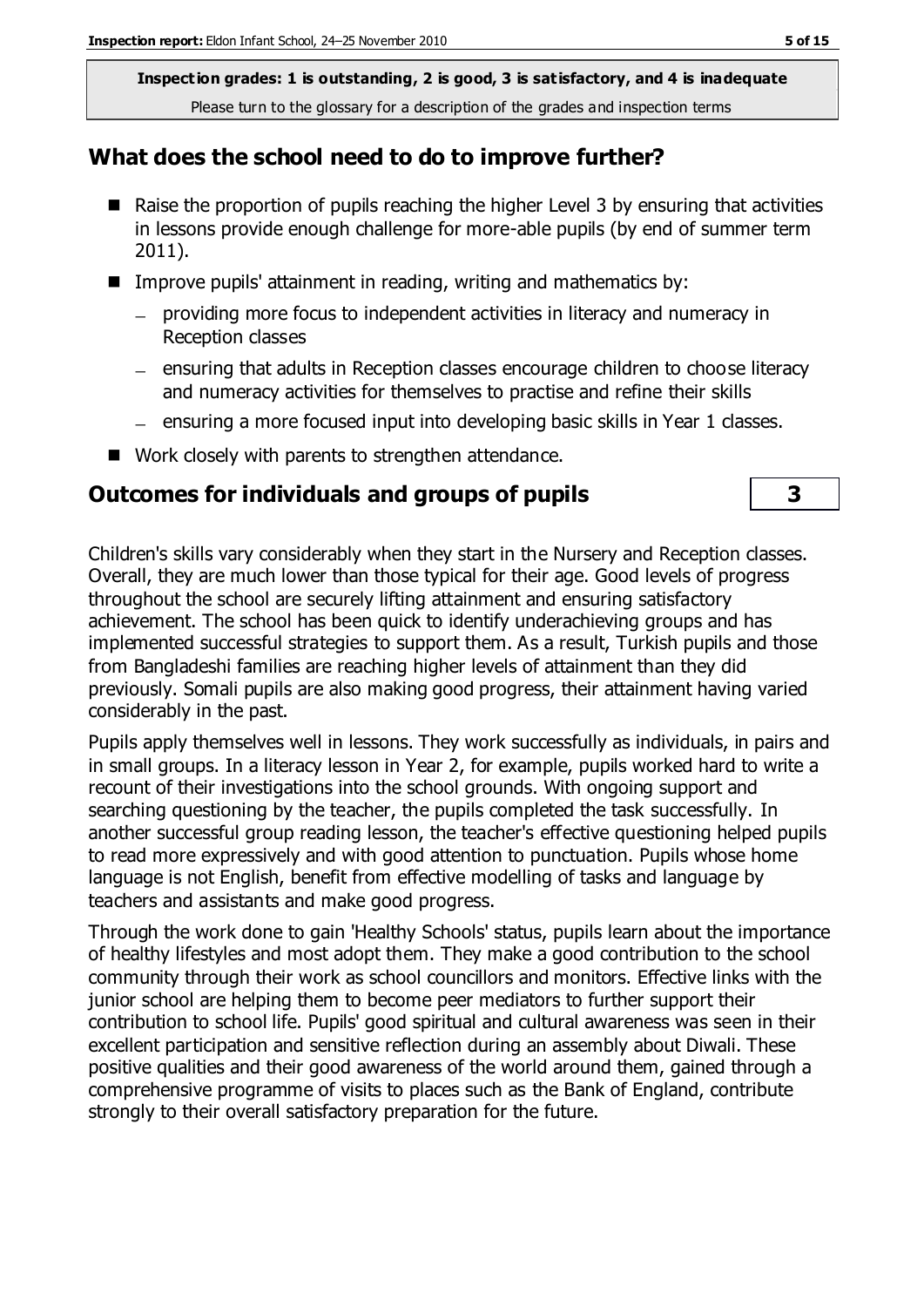## **Inspection grades: 1 is outstanding, 2 is good, 3 is satisfactory, and 4 is inadequate**

Please turn to the glossary for a description of the grades and inspection terms

#### These are the grades for pupils' outcomes

| Pupils' achievement and the extent to which they enjoy their learning                                                     | 3              |
|---------------------------------------------------------------------------------------------------------------------------|----------------|
| Taking into account:<br>Pupils' attainment <sup>1</sup>                                                                   | 4              |
| The quality of pupils' learning and their progress                                                                        | $\mathcal{P}$  |
| The quality of learning for pupils with special educational needs and/or disabilities<br>and their progress               | 2              |
| The extent to which pupils feel safe                                                                                      | $\mathbf{2}$   |
| Pupils' behaviour                                                                                                         | 2              |
| The extent to which pupils adopt healthy lifestyles                                                                       | 2              |
| The extent to which pupils contribute to the school and wider community                                                   | $\overline{2}$ |
| The extent to which pupils develop workplace and other skills that will contribute to<br>their future economic well-being | 3              |
| Taking into account:<br>Pupils' attendance <sup>1</sup>                                                                   | 3              |
| The extent of pupils' spiritual, moral, social and cultural development                                                   | $\overline{2}$ |

<sup>1</sup> The grades for attainment and attendance are: 1 is high; 2 is above average; 3 is broadly average; and 4 is low

## **How effective is the provision?**

Pupils enjoy a wide range of stimulating activities and experiences through the curriculum. A recent review has made it more relevant to their interests. There are good opportunities, especially in Year 2, for pupils to practise their literacy and numeracy skills in other subjects, for example in science, when they write reports of their investigations into melting candles and chocolate. Pupils develop secure computer skills through regular lessons in the computer suite where they learn to add illustrations to their written work and 'draw' pictures in the style of Mondrian. Pupils benefit greatly from an extensive range of visits to places of interest and from the many visitors to the school who teach them, for example, about the environment. The school organises an extremely wide range of clubs and activities for pupils at lunchtime and after school, with some targeted especially towards specific groups such as Turkish and gifted and talented pupils. All of these activities are very well attended. Pupils enjoy weekly music lessons from a specialist teacher. They participate in local festivals, recently winning a silver award in the 'Sing Up' competition.

Teaching is effective and captures pupils' attention and interest well. Teaching assistants are very well deployed and make a significant contribution to pupils' good progress in lessons and during extra support given in small groups. Six Year 2 pupils attending a reading group were extremely enthused by the teaching assistant's presentation and made rapid progress during the session. Good use is made of technology to interest pupils and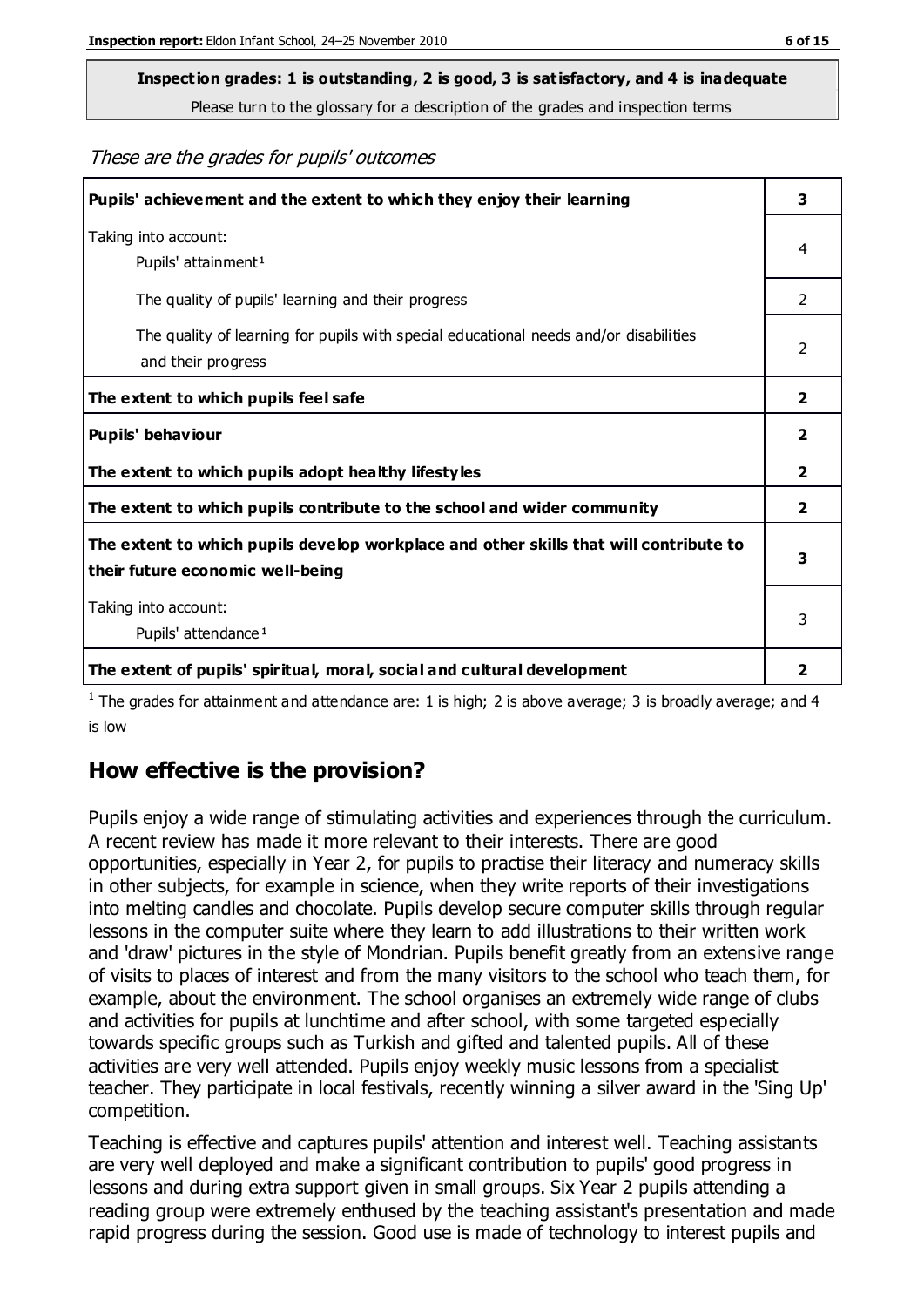maintain their concentration. Other strategies, for example question and answer and paired discussion, involve pupils practically and encourage those whose home language is not English to develop confidence and fluency. In many cases, expectations of the moreable pupils are not high enough to enable them to reach the higher Level 3 by Year 2. For example, sometimes activities for more-able pupils entail copying out words, rather than using them in sentences for themselves.

All adults provide good levels of care for pupils in and out of lessons. Pupils are known well as individuals and adults are quick to notice if any have a problem or concern. Prompt action follows, whether to reassure or to organise extra support if necessary. Close links with the junior school support pupils' transition to the next stage of their education. Staff work well with outside agencies, for example the children's centre, to organise support for specific pupils and families if needed. The school welcomes pupils who start mid-way during the year. Their needs are quickly assessed and support provided to help them settle in quickly and play a full part in school life. The school has employed an attendance officer who is working well with parents to increase their awareness of the importance of their children's regular attendance.

| The quality of teaching                                                                                    |  |
|------------------------------------------------------------------------------------------------------------|--|
| Taking into account:<br>The use of assessment to support learning                                          |  |
| The extent to which the curriculum meets pupils' needs, including, where relevant,<br>through partnerships |  |
| The effectiveness of care, guidance and support                                                            |  |

These are the grades for the quality of provision

## **How effective are leadership and management?**

The new headteacher has quickly taken a firm steer to the school's work and has brought staff on board very effectively. Strong support from other senior leaders means there is a clear focus on securing improvement. Senior leaders were successful last year in implementing a number of initiatives, which have contributed well to improvements in better teaching and learning. The school had already identified the areas for improvement through this inspection, showing its clear understanding of the school's effectiveness and its consistent focus on driving improvement forward.

There are clear procedures to ensure that pupils are safe in school. Safeguarding practices are very effective, and checked by governors and senior staff regularly to ensure that they are working successfully. All staff are regularly trained in child protection and there are robust procedures to ensure that appropriate checks are made about the suitability of new staff. Staff promote equality of opportunity well. Racist incidents or any form of discrimination are rare, but procedures are in place to ensure that any which arise are tackled promptly. Partnerships with parents and carers are good and continue to improve. Bilingual Turkish and Somali speaking staff, for example, have been successful in developing a range of different groups to provide support and to encourage parents and carers to help their children at home.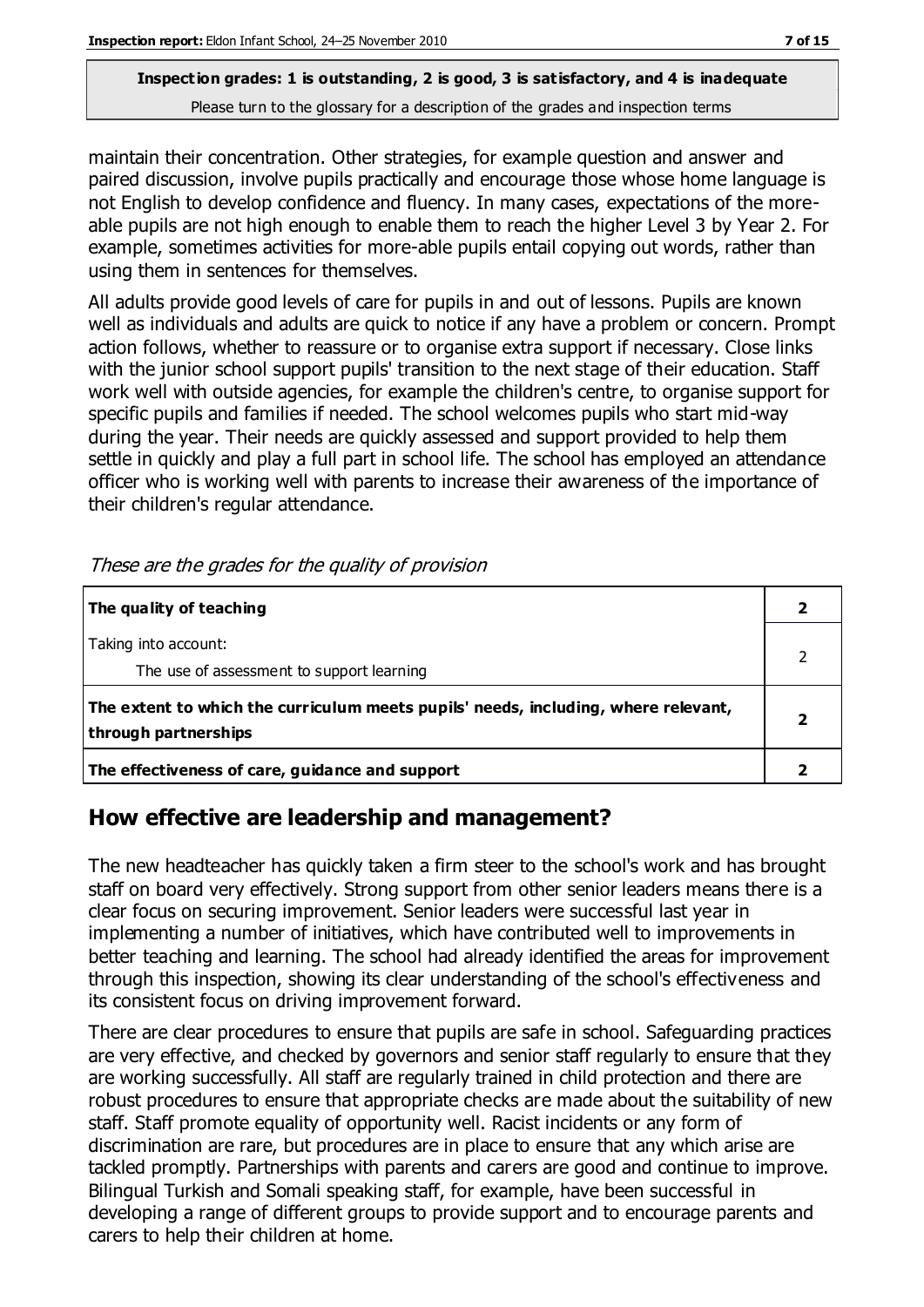The governing body has been instrumental in securing the school's stability following an unsettled period. It has a good understanding of the school's strengths and weaknesses and holds the school firmly to account for pupils' attainment. School leaders and governors have a clear understanding of the context of the school and many strategies are in place to promote effective community cohesion within the local area and beyond. The impact of this work is especially successful within the school, where there is a particular focus on ensuring that the different groups in the school's own community are recognised and celebrated through assemblies and displays. Regular coffee mornings have been especially successful in promoting effective relationships between Turkish and Kurdish groups.

| The effectiveness of leadership and management in embedding ambition and driving<br>improvement                                                                  |                         |
|------------------------------------------------------------------------------------------------------------------------------------------------------------------|-------------------------|
| Taking into account:<br>The leadership and management of teaching and learning                                                                                   | 2                       |
| The effectiveness of the governing body in challenging and supporting the<br>school so that weaknesses are tackled decisively and statutory responsibilities met |                         |
| The effectiveness of the school's engagement with parents and carers                                                                                             | $\overline{2}$          |
| The effectiveness of partnerships in promoting learning and well-being                                                                                           | $\overline{2}$          |
| The effectiveness with which the school promotes equality of opportunity and tackles<br>discrimination                                                           | $\overline{\mathbf{2}}$ |
| The effectiveness of safeguarding procedures                                                                                                                     | $\overline{2}$          |
| The effectiveness with which the school promotes community cohesion                                                                                              |                         |
| The effectiveness with which the school deploys resources to achieve value for money                                                                             | 3                       |

| These are the grades for leadership and management |  |  |  |  |  |  |
|----------------------------------------------------|--|--|--|--|--|--|
|----------------------------------------------------|--|--|--|--|--|--|

## **Early Years Foundation Stage**

Children settle in quickly to the Nursery and Reception classes and begin to develop their confidence and independence, although many entering Reception have had no pre-school experience. The atmosphere is warm and inviting and children come into school happily each morning, ready to engage in all the activities provided for them. They make good progress so that the majority reach broadly average levels in personal, social and emotional development, knowledge and understanding of the world, physical and creative development by the time they transfer to Year 1. A few reach national averages in communication, language and literacy and in their mathematical skills and understanding.

Children from different cultures work and play happily and safely together, sharing toys and equipment. They have very positive relationships with adults, with whom they are happy to share any concerns. Behaviour is good in and out of classrooms. Children have a good knowledge of how to keep safe and healthy, enjoying the healthy snacks offered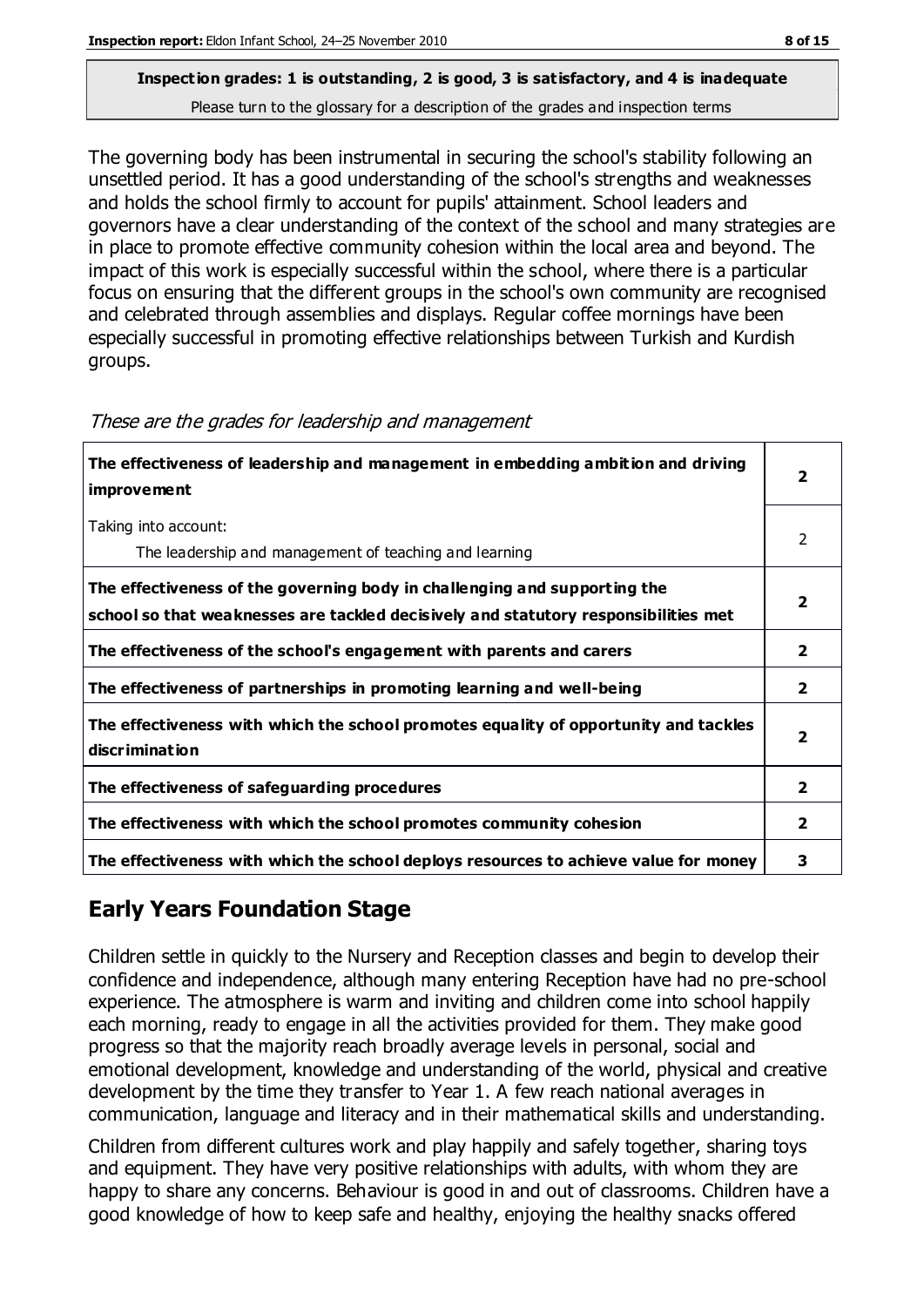throughout the day and using the wide range of climbing and other equipment enthusiastically.

There is a good balance of activities that are directed by adults and those that children choose for themselves. Literacy and numeracy skills are taught well in class groups. In one Reception class, the children eagerly sounded out words starting with or containing the the sound 'a', encouraged by 'Ali the Alligator' the class puppet. However, few children in Reception choose literacy or numeracy activities for themselves during their independent time. Adults do not encourage children to engage in such activities well enough to ensure that children receive as many opportunities as possible to practise and refine their skills.

Leadership and management are good. There is a good overview of all aspects of the provision. Children are kept safe and secure and their progress is carefully tracked over time. Resources are well used to support children's development, including the outdoor area, which contains a range of stimulating equipment and is used in all weathers.

These are the grades for the Early Years Foundation Stage

| <b>Overall effectiveness of the Early Years Foundation Stage</b>                      |  |
|---------------------------------------------------------------------------------------|--|
| Taking into account:<br>Outcomes for children in the Early Years Foundation Stage     |  |
| The quality of provision in the Early Years Foundation Stage                          |  |
| The effectiveness of leadership and management of the Early Years Foundation<br>Stage |  |

## **Views of parents and carers**

The questionnaire was returned by a very small minority of parents and carers, and the proportion was much lower than the national average. Those who responded are generally positive about the school's work. They agree that their children enjoy school and are kept safe and that their children's needs are met effectively. They are happy about the teaching and agree their children are making enough progress. These positive views were supported by evidence from this inspection. A few parents think that they do not receive enough information about their children's progress, that the school does not do enough to help them support their children at home and that unacceptable behaviour is not dealt with effectively. These views were not supported by inspection evidence taken from observations of lessons in every class, the examination of the school's systems for reporting to parents and the opportunities for parents and carers to find out how to help their children at home.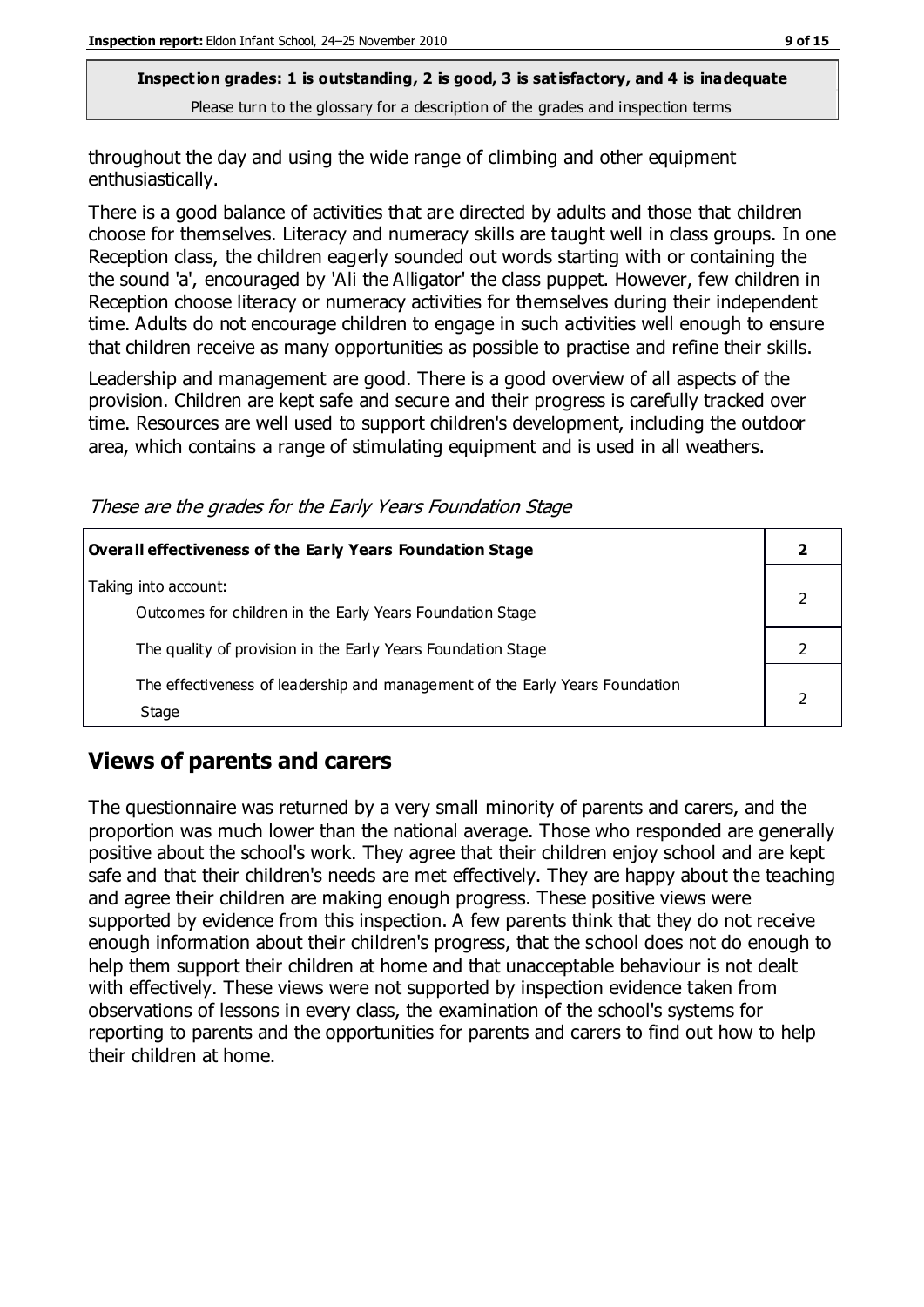#### **Responses from parents and carers to Ofsted's questionnaire**

Ofsted invited all the registered parents and carers of pupils registered at Eldon Infant School to complete a questionnaire about their views of the school. In the questionnaire, parents and carers were asked to record how strongly they agreed with 13 statements about the school. The inspection team received 66 completed questionnaires by the end of the on-site inspection. In total, there are 498 pupils registered at the school.

| <b>Statements</b>                                                                                                                                                                                                                                       | <b>Strongly</b><br>agree |               | Agree        |               | <b>Disagree</b> |                | <b>Strongly</b><br>disagree |                |
|---------------------------------------------------------------------------------------------------------------------------------------------------------------------------------------------------------------------------------------------------------|--------------------------|---------------|--------------|---------------|-----------------|----------------|-----------------------------|----------------|
|                                                                                                                                                                                                                                                         | <b>Total</b>             | $\frac{0}{0}$ | <b>Total</b> | $\frac{0}{0}$ | <b>Total</b>    | $\frac{0}{0}$  | <b>Total</b>                | $\frac{9}{6}$  |
| My child enjoys school                                                                                                                                                                                                                                  | 47                       | 71            | 18           | 27            | 1               | $\overline{2}$ | 0                           | $\mathbf 0$    |
| The school keeps my child<br>safe                                                                                                                                                                                                                       | 37                       | 56            | 28           | 42            | $\mathbf{1}$    | $\overline{2}$ | $\mathbf 0$                 | $\mathbf 0$    |
| My school informs me about<br>my child's progress                                                                                                                                                                                                       | 39                       | 59            | 22           | 33            | 4               | 6              | $\mathbf{1}$                | $\overline{2}$ |
| My child is making enough<br>progress at this school                                                                                                                                                                                                    | 30                       | 45            | 31           | 47            | $\overline{2}$  | 3              | 0                           | $\mathbf 0$    |
| The teaching is good at this<br>school                                                                                                                                                                                                                  | 35                       | 53            | 28           | 42            | $\mathbf{1}$    | $\overline{2}$ | 1                           | $\overline{2}$ |
| The school helps me to<br>support my child's learning                                                                                                                                                                                                   | 32                       | 75            | 25           | 38            | $\overline{7}$  | 11             | 1                           | $\overline{2}$ |
| The school helps my child to<br>have a healthy lifestyle                                                                                                                                                                                                | 30                       | 45            | 31           | 47            | 5               | 8              | $\mathbf 0$                 | $\mathbf 0$    |
| The school makes sure that<br>my child is well prepared for<br>the future (for example<br>changing year group,<br>changing school, and for<br>children who are finishing<br>school, entering further or<br>higher education, or entering<br>employment) | 27                       | 41            | 26           | 39            | 3               | 5              | $\mathbf{1}$                | $\overline{2}$ |
| The school meets my child's<br>particular needs                                                                                                                                                                                                         | 22                       | 33            | 34           | 52            | 1               | 2              | 5                           | 8              |
| The school deals effectively<br>with unacceptable behaviour                                                                                                                                                                                             | 27                       | 41            | 30           | 45            | 5               | 8              | 0                           | $\mathbf 0$    |
| The school takes account of<br>my suggestions and concerns                                                                                                                                                                                              | 27                       | 41            | 30           | 45            | 4               | 6              | 0                           | 0              |
| The school is led and<br>managed effectively                                                                                                                                                                                                            | 33                       | 50            | 28           | 42            | 3               | 5              | $\mathbf 0$                 | $\mathbf 0$    |
| Overall, I am happy with my<br>child's experience at this<br>school                                                                                                                                                                                     | 40                       | 61            | 24           | 36            | $\mathbf{1}$    | $\overline{2}$ | $\mathbf{1}$                | $\overline{2}$ |

The table above summarises the responses that parents and carers made to each statement. The percentages indicate the proportion of parents and carers giving that response out of the total number of completed questionnaires. Where one or more parents and carers chose not to answer a particular question, the percentages will not add up to 100%.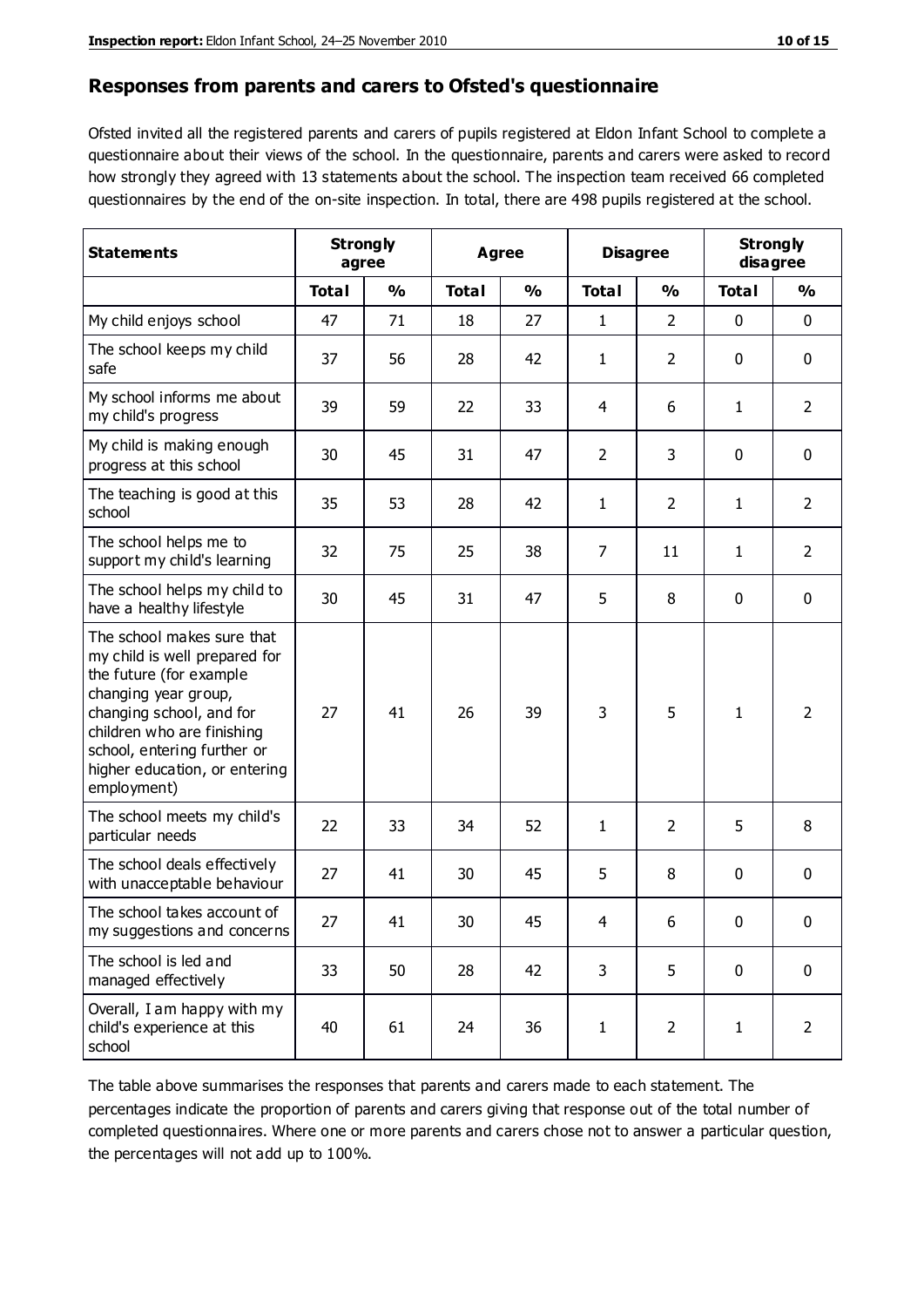## **Glossary**

| Grade   | <b>Judgement</b> | <b>Description</b>                                                                                                                                                                                                            |
|---------|------------------|-------------------------------------------------------------------------------------------------------------------------------------------------------------------------------------------------------------------------------|
| Grade 1 | Outstanding      | These features are highly effective. An outstanding school<br>provides exceptionally well for all its pupils' needs.                                                                                                          |
| Grade 2 | Good             | These are very positive features of a school. A school that<br>is good is serving its pupils well.                                                                                                                            |
| Grade 3 | Satisfactory     | These features are of reasonable quality. A satisfactory<br>school is providing adequately for its pupils.                                                                                                                    |
| Grade 4 | Inadequate       | These features are not of an acceptable standard. An<br>inadequate school needs to make significant improvement<br>in order to meet the needs of its pupils. Ofsted inspectors<br>will make further visits until it improves. |

#### **What inspection judgements mean**

#### **Overall effectiveness of schools**

|                       | Overall effectiveness judgement (percentage of schools) |      |                     |                   |
|-----------------------|---------------------------------------------------------|------|---------------------|-------------------|
| <b>Type of school</b> | <b>Outstanding</b>                                      | Good | <b>Satisfactory</b> | <b>Inadequate</b> |
| Nursery schools       | 58                                                      | 36   | 4                   | $\overline{2}$    |
| Primary schools       | 8                                                       | 43   | 40                  | 9                 |
| Secondary schools     | 10                                                      | 35   | 42                  | 13                |
| Sixth forms           | 13                                                      | 39   | 45                  | 3                 |
| Special schools       | 33                                                      | 42   | 20                  | 4                 |
| Pupil referral units  | 18                                                      | 40   | 29                  | 12                |
| All schools           | 11                                                      | 42   | 38                  | 9                 |

New school inspection arrangements were introduced on 1 September 2009. This means that inspectors now make some additional judgements that were not made previously.

The data in the table above are for the period 1 September 2009 to 31 March 2010 and are the most recently published data available (see **[www.ofsted.gov.uk](http://www.ofsted.gov.uk/)**). Please note that the sample of schools inspected during the autumn and spring terms 2009/10 was not representative of all schools nationally, as weaker schools are inspected more frequently than good or outstanding schools.

Percentages are rounded and do not always add exactly to 100. Secondary school figures in clude those that have sixth forms, and sixth form figures include only the data specifically for sixth form inspection judgements.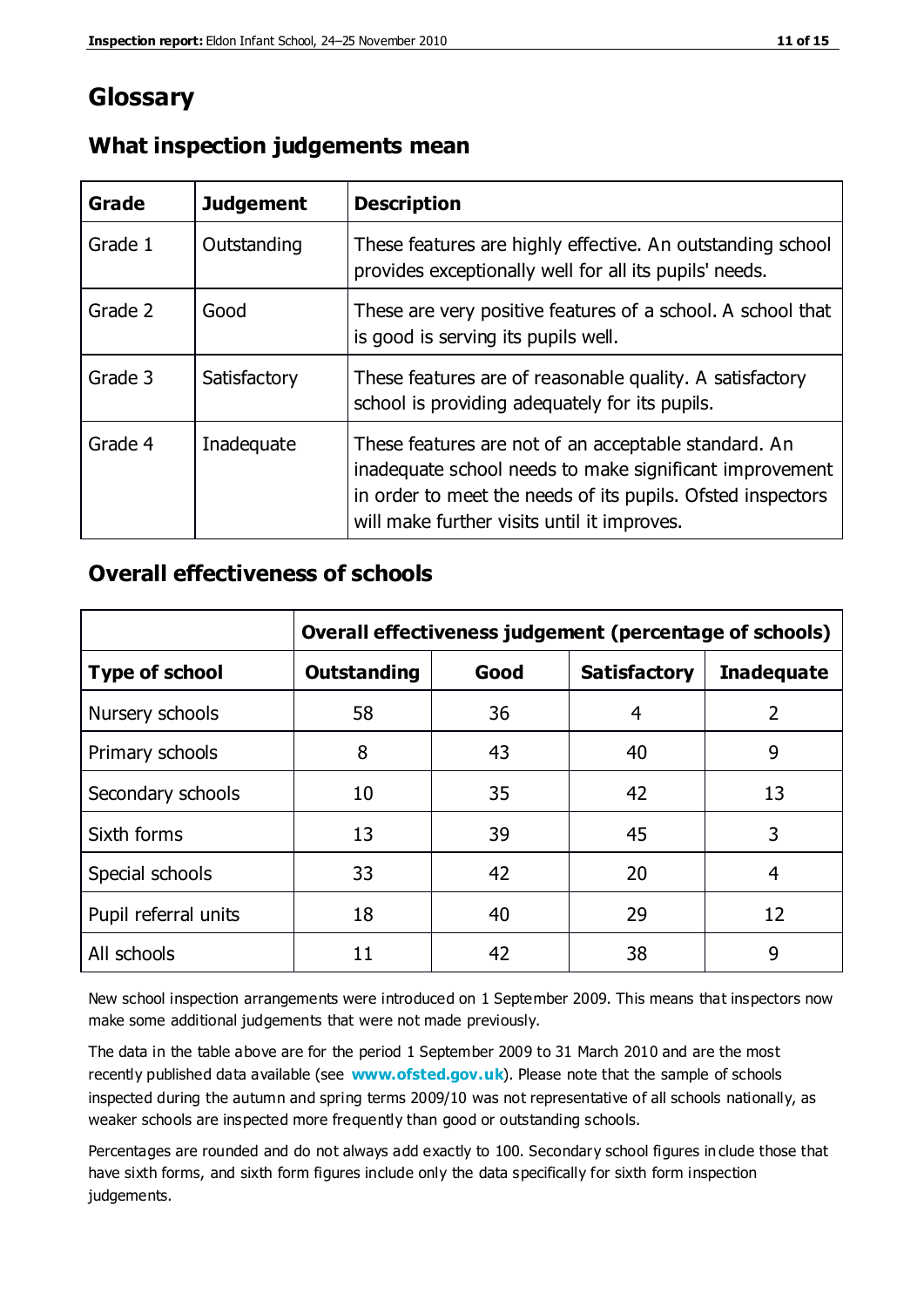## **Common terminology used by inspectors**

| Achievement:                  | the progress and success of a pupil in their learning,<br>development or training.                                                                                                                                                          |
|-------------------------------|---------------------------------------------------------------------------------------------------------------------------------------------------------------------------------------------------------------------------------------------|
| Attainment:                   | the standard of the pupils' work shown by test and<br>examination results and in lessons.                                                                                                                                                   |
| Capacity to improve:          | the proven ability of the school to continue<br>improving. Inspectors base this judgement on what<br>the school has accomplished so far and on the quality<br>of its systems to maintain improvement.                                       |
| Leadership and management:    | the contribution of all the staff with responsibilities,<br>not just the headteacher, to identifying priorities,<br>directing and motivating staff and running the school.                                                                  |
| Learning:                     | how well pupils acquire knowledge, develop their<br>understanding, learn and practise skills and are<br>developing their competence as learners.                                                                                            |
| <b>Overall effectiveness:</b> | inspectors form a judgement on a school's overall<br>effectiveness based on the findings from their<br>inspection of the school. The following judgements,<br>in particular, influence what the overall effectiveness<br>judgement will be. |
|                               | The school's capacity for sustained<br>improvement.                                                                                                                                                                                         |
|                               | Outcomes for individuals and groups of pupils.                                                                                                                                                                                              |
|                               | The quality of teaching.                                                                                                                                                                                                                    |
|                               | The extent to which the curriculum meets<br>pupils' needs, including, where relevant,<br>through partnerships.                                                                                                                              |
|                               | The effectiveness of care, guidance and<br>support.                                                                                                                                                                                         |
| Progress:                     | the rate at which pupils are learning in lessons and<br>over longer periods of time. It is often measured by<br>comparing the pupils' attainment at the end of a key                                                                        |

stage with their attainment when they started.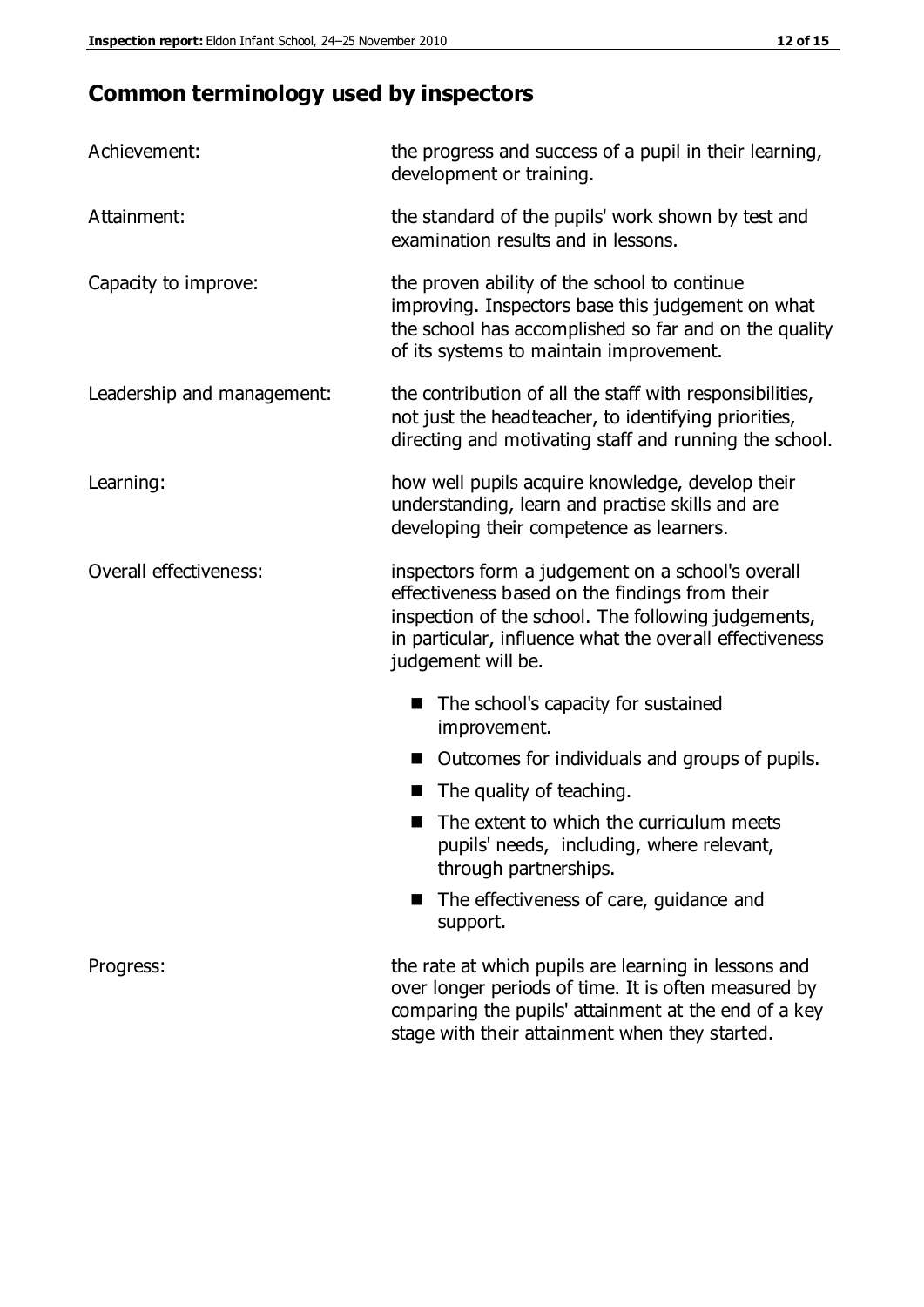#### **This letter is provided for the school, parents and carers to share with their children. It describes Ofsted's main findings from the inspection of their school.**



26 November 2010

�

Dear Pupils

�

#### **Inspection of Eldon Infant School, Edmonton N9 8LG**

#### �

Thank you so much for welcoming us recently and telling us about your school. Your views, along with everything else that we saw, helped us to get to know your school and how well it works. You go to a satisfactory school and these are some of the important things we found out about it.

- All the adults take good care of you and help you if you have any problems.
- You understand what it means to be healthy, and many of you enjoy the nutritious school lunches and take part in sport after school.
- You support and respect each other well.
- Your behaviour is good in lessons and around the school.
- You work hard in lessons and try to do your best.
- The children in Nursery and Reception settle into school quickly and enjoy all the activities organised for them.
- $\blacksquare$  The teaching is good and helps you to make good progress.
- The people in charge are doing a good job in helping the school become even better than it is now.

Although your school is improving well, there are a few things that could be even better. We have asked your school to make sure that lessons give you enough challenge to ensure you all make even better progress. We have also asked the staff to give you better opportunities to practise your reading, writing and mathematics skills in Reception and Year 1. You also need to make sure that you attend school regularly so you continue to make good progress.

#### �

You can all play your part in helping your school to become even better by making sure you continue to work hard and do your best in lessons.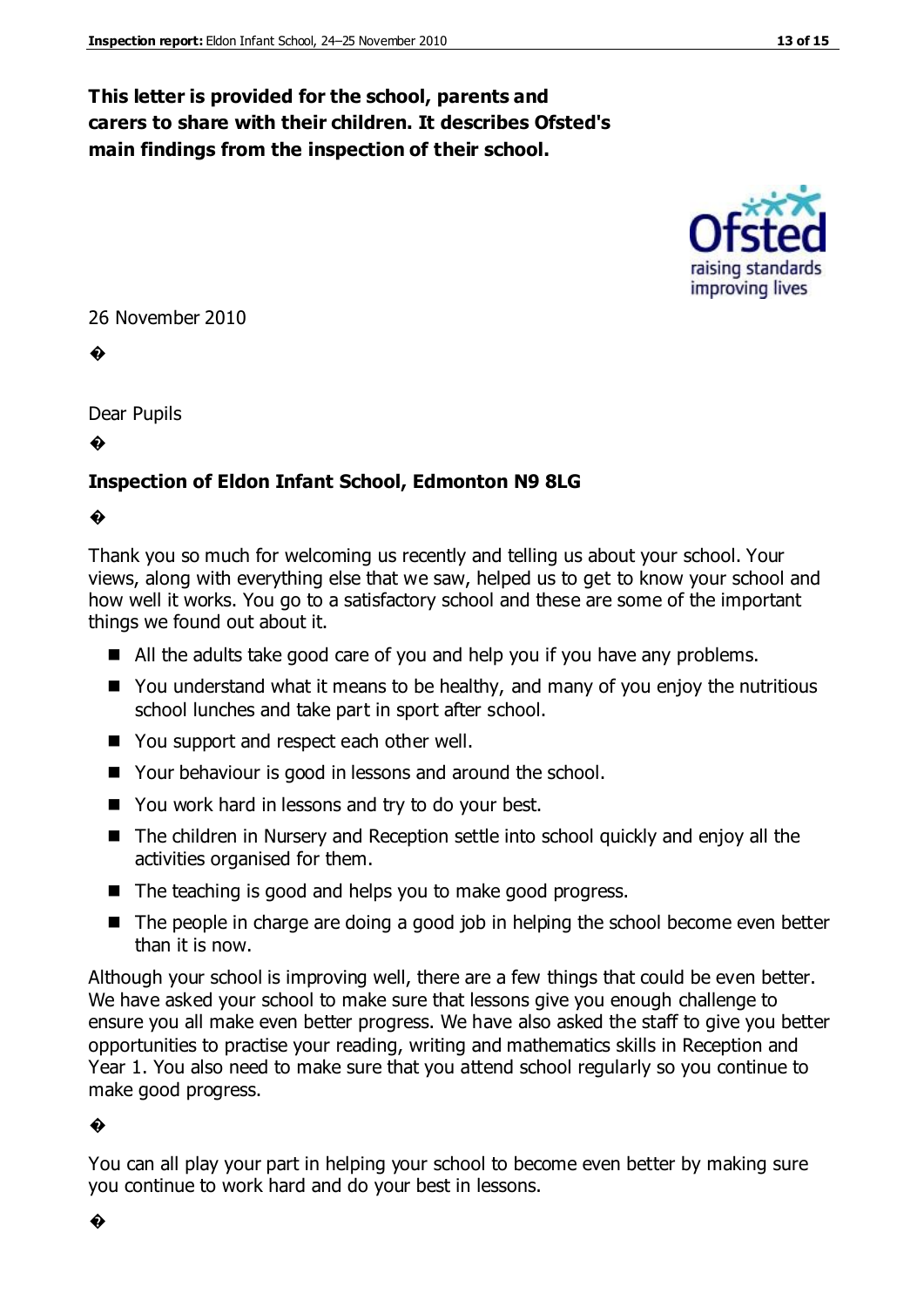#### $\bullet$

Mary Summers Lead inspector